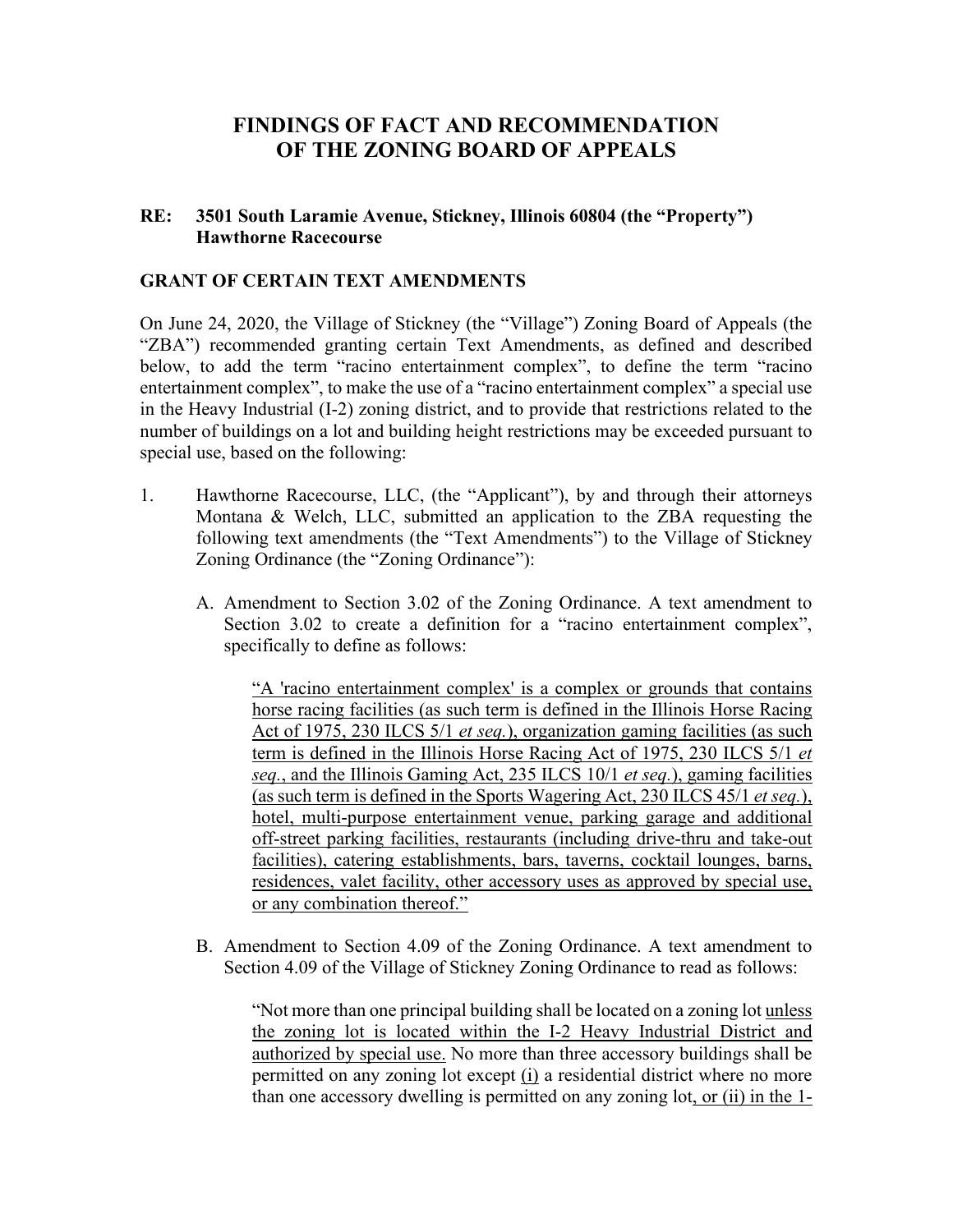2 Heavy Industrial District pursuant to special use."

C. Amendment to Section 4.12 of the Zoning Ordinance. A text amendment to Section 4.12 of the Village of Stickney Zoning Ordinance to read as follows:

"All new buildings and structures shall conform to the regulations established herein for the district in which each building is located except the parapet walls, chimneys, cooling towers, elevator bulk heads, fire towers, stacks and necessary mechanical appurtenances, and structures and buildings within a racino entertainment complex pursuant to special use shall be permitted to exceed the maximum height requirements subject to the height limitations imposed by the Federal Aviation Administration."

D. Amendment to Section 11.03 of the Zoning Ordinance. A text amendment to Section 11.03 of the Village of Stickney Zoning Ordinance to add the following special use to the Heavy Industrial (I-2) zoning district appearing in alphabetical order:

"Racino Entertainment Complex"

- 2. The Property owned and operated by the Applicant benefitting from the proposed Amendments is located in the Heavy Industrial (I-2) zoning district;
- 3. In accordance with the Illinois Compiled Statutes and the Village's Zoning Ordinance, notice of the hearing regarding the Applicant's requested Zoning Relief (the "Hearing") was published in one or more newspapers published in the Village, including notice published on June 9, 2020 in the Chicago Sun-Times, a copy of which is attached hereto and incorporated herein as Exhibit A, and taxpayer notice was sent via certified mail by the Applicant as stated in the "Affidavit of Notification to Property Owners," a copy of which is attached hereto and incorporated herein as Exhibit B;
- 4. At the Hearing, the Applicant provided credible evidence related to the benefit of approving the Text Amendments;
- 5. In addition to the above and herein, the ZBA hereby makes the following findings of fact:
	- A. **Existing uses of property within the general area in question.** The Applicant further credibly testified that the existing uses in the area shall remain those contemplated within the I-2 Heavy Industrial District, which is intended to provide for heavy manufacturing and industrial uses. A horse racetrack has operated within the aforesaid zoning district for over 100 years with no apparent impact on the existing uses in the general area. Pari-mutuel wagering and recreational areas are located on the Property and in various locations neighboring the Property. The proposed amendments will be of a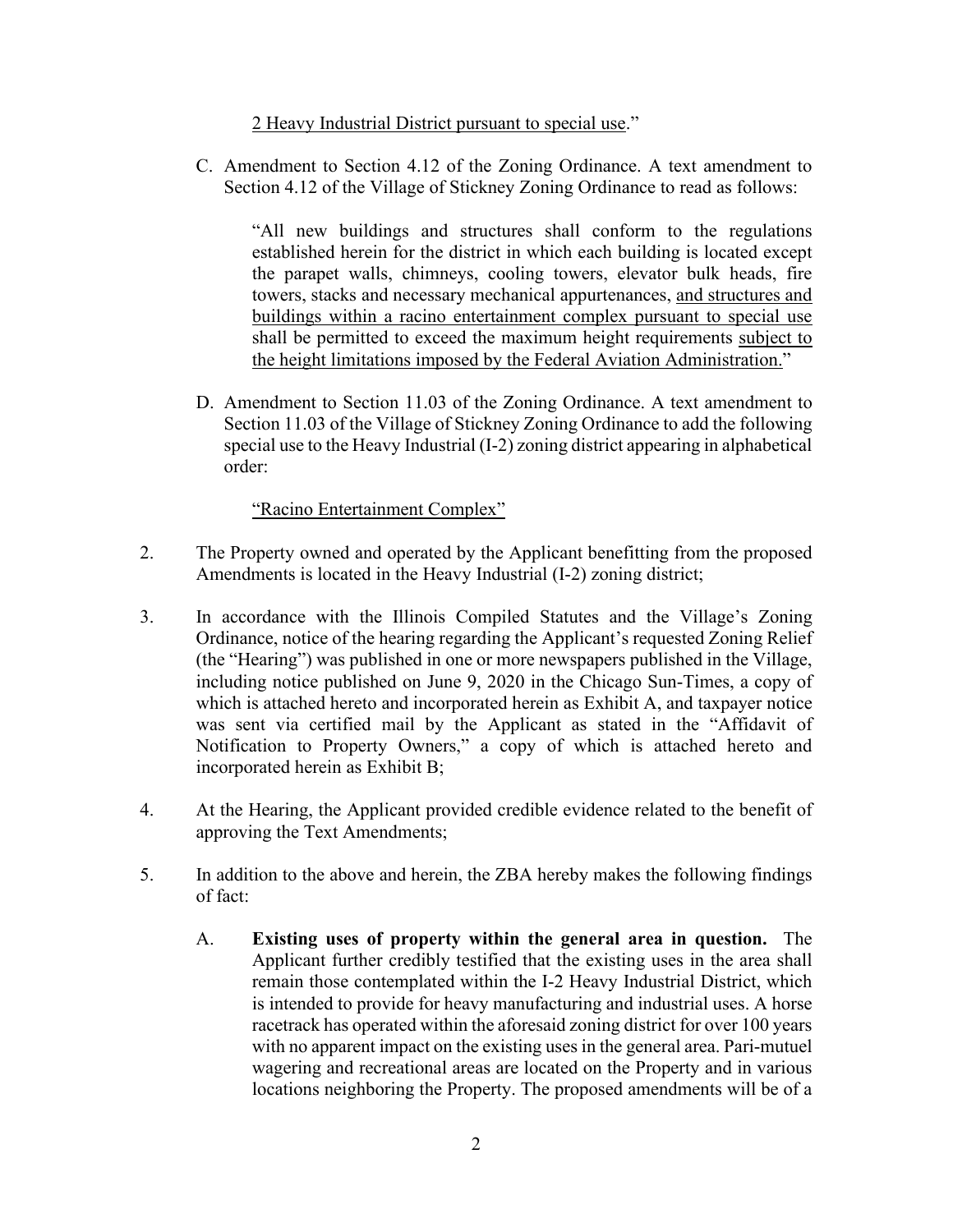similar nature to the horse racetrack and there is no evidence of record that the proposed text amendments will negatively impact the existing uses within the general area. Further, by making a "Racino Entertainment Complex" a special use, the Village will retain the ability to place reasonable conditions upon the operations of such a use in order to minimize any potential negative impacts from the operation on the existing uses within the surrounding area.

- B. **The zoning classification of the property within the general area of the property in question.** As stated above, the zoning classification of the surrounding area is I-2 Heavy Industrial. The proposed text amendments do not undermine the orderly development of property within the general area and, rather, promotes the continued economic viability of the area in similar manner as the recent trend of development.
- C. **The suitability of the property in question for uses permitted under the existing zoning classification and under any proposed amended zoning classification.** As stated above, the property has historically been used as a horse racetrack within the I-2 Heavy Industrial District. The proposed amendments do not change the nature and characteristics of the underlying zoning district but merely add an additional (similar) use to the list of special uses within the I-2 Heavy Industrial District. The property, to the extent applicable is subject to the special use procedures and the application of any conditions imposed under the Stickney Zoning Code, is suitable for the proposed use.
- D. **The trend of development, if any, in the area in question.** This area has traditionally been identified within I-2 Heavy Industrial District. Surrounding properties have been developed as manufacturing, warehousing, and other similar uses. The areas have not seen an influx of residential development. Recently, the region has had an influx of legal gaming facilities. The property at issue has been operated as a horse racetrack for over 100 years. The highest and best use of the pertinent area continues to be in the nature of heavy industrial uses and the proposed amendments will not undermine this trend within the area.
- E. **The extent to which the property values in the area of the subject property affected by the amendment would be diminished by the existing zoning and zoning as amended.** The property has been used as a horse racetrack for over a century. The horse racetrack has long been an anchor in the community. No evidence has been entered supporting the conclusion that property values would be diminished with the passage of the Text Amendments. However, due to the changing nature and economics of the horse racing industry, it is necessary to enact the proposed amendments in order to allow the property to remain competitive and economically viable. The proposed amendments will likely have a positive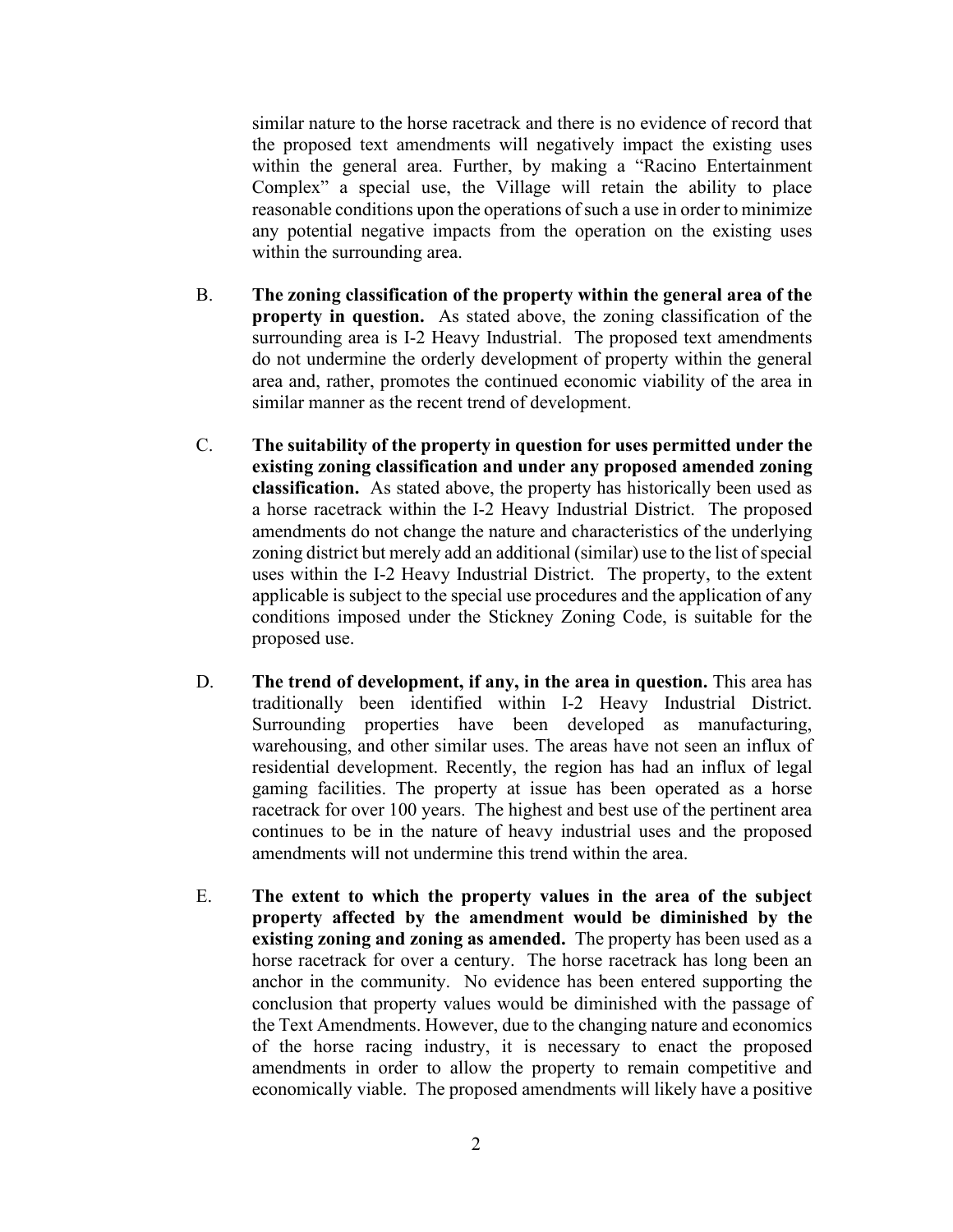impact on property values in the area of the subject property by (i) ensuring the continued economic vitality of the area, (ii) increasing the property tax base of the area, and (iii) providing private investment in public infrastructure benefitting the surrounding area.

F. **Whether the adoption of the proposed amendment is in the public interest.** For all of the reasons identified above, the proposed amendments are found to be in the public interest.

#### **CONCLUSION; CONDITION**

Testimony and other evidence offered at the Hearing demonstrated that the Amendments would be in furtherance of the public health, safety and welfare, that the Amendments would otherwise be in the best interests of the Village, and that they are in conformity with the surrounding community. Accordingly, the ZBA recommends approval of the Amendments.

> \_\_\_\_\_\_\_\_\_\_\_\_\_\_\_\_\_\_\_\_\_\_\_\_\_\_\_\_\_\_\_\_\_\_\_\_\_\_\_\_\_\_\_\_\_\_\_\_\_\_\_\_\_\_\_\_ Chairman of the Zoning Board of Appeals for the Village of Stickney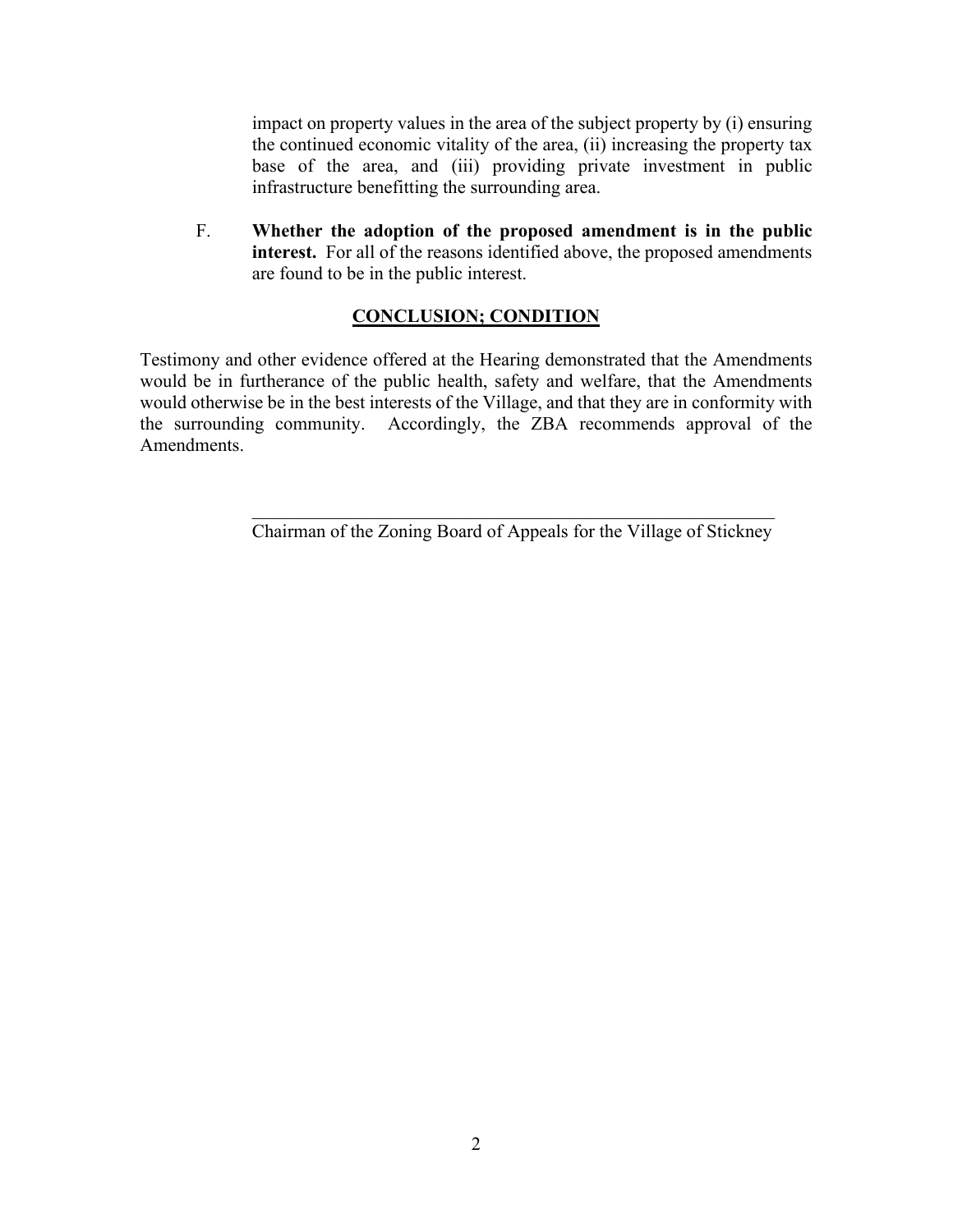## **EXHIBIT A**

### **PUBLISHED NOTICE**